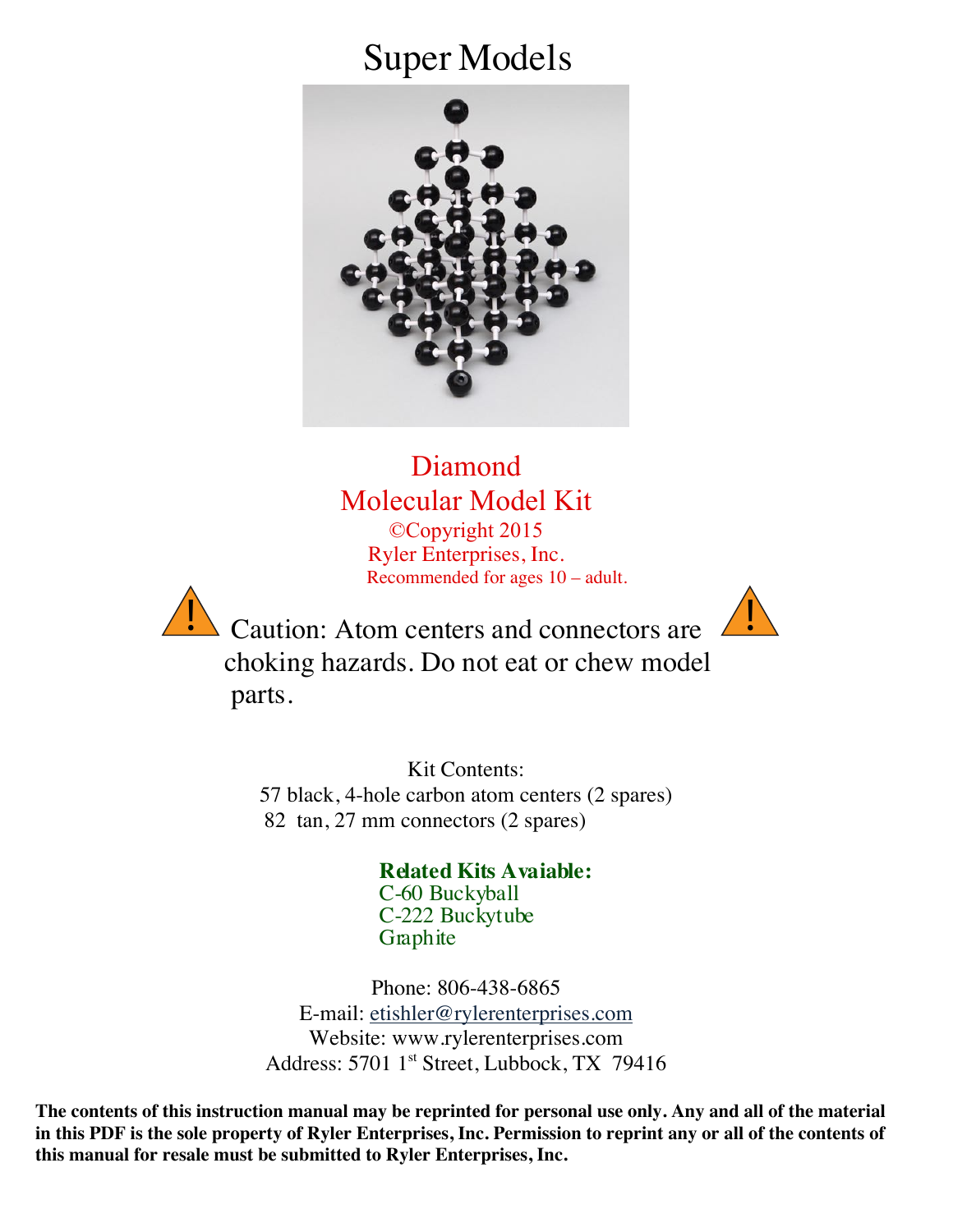## General Information

Allotropes are different forms of any one element. Carbon, is one of those elements that can be found existing, naturally, in a variety of allotropes.

These include 1) diamond, 2) graphite (stacked layers of graphene), 3) amorphous carbon (soot and charcoal), 4) fullerenes which can contain large numbers of carbon atoms arranged as spheres, ellipsoids, or tubes, and 5) several less common forms as well. Each allotrope has its own distinct chemical and physical property.

Diamonds are the most commonly recognized allotropic form of carbon due to their popular use in jewelry. They are highly prized for their durability, color, and light dispersion which gives rise to their sparkle.

Diamond is extremely hard and is resistant to compression. These properties are due to its covalent bonding and its cubic face centered unit cell, called a diamond lattice. Architectural truss systems use the same geometry to provide large structures with rigidity. Because they are so hard, diamonds are used in industrial cutting tools. On the Mohs hardness scale, diamond rates a ten, and on an absolute scale diamond is listed as 1600. Compare those values with a Mohs of 9 and an absolute hardness of 400 for corundum, another useful, common sanding, cutting and scraping mineral. Only some boron compounds can rival diamond for hardness.

Indestructible as they might appear, diamonds are less thermodynamically stable than graphite, although kinetically the rate of conversion from the gemstone to the black, slippery stuff is quite slow. Diamond can also burn.

The colors of diamond vary with the presence of contaminants or distortions in the crystal. The form we most often see is colorless. The following illustrations show nine varieties of colored diamonds.



## Diamond Assembly Instructions

1. Attach six black, tetrahedral carbons in a puckered ring structure. Set it on the table. Adjust it so that three of the carbons touch the table and three are raised as in Fig. 1. This is called a chair conformation. The three raised atoms should have a hole pointing straight up.



Fig. 1 A six carbon ring.

2. Attach carbons to the right side of the hexagon you constructed in Step 1 forming two more hexagons. (Fig. 2) Follow the same pattern of making puckered rings.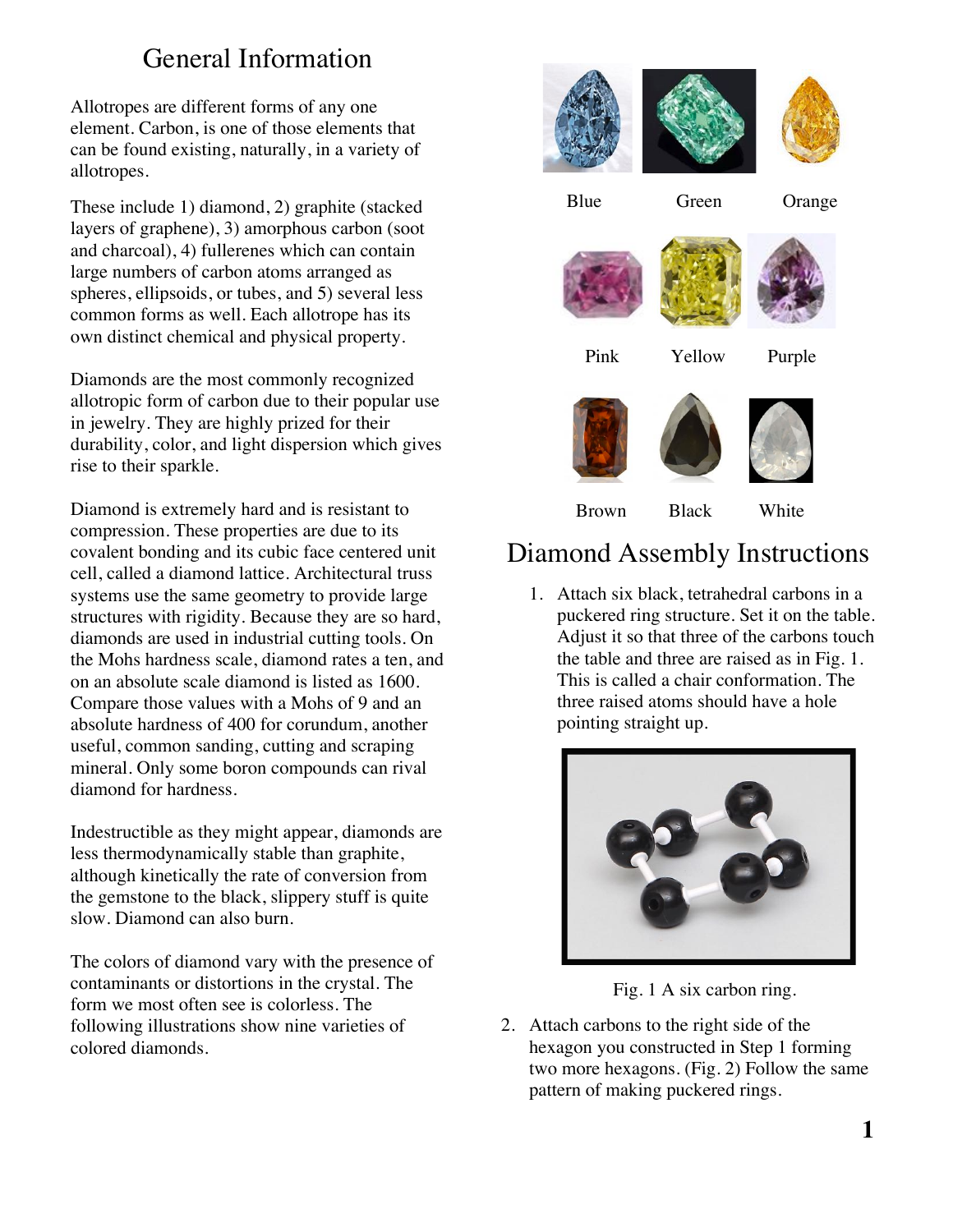

Fig. 2 Three coupled rings.

3. Continue to the edge closest to you so that you end up with a total of six hexagons. (Fig. 3).



Fig. 3 Six hexagons.

4. Attach one black carbon atom center to each of the three corners of the structure you made in Step 3. (Fig. 4) This is now "Layer A."





5. Repeat Step 1 and Step 2 to make a copy of Fig. 2. Attach one carbon at each corner to make a structure resembling Fig. 5 "Layer B."



Fig. 5 Layer B

6. Repeat Step 1 to make a copy of Fig. 1. Attach one carbon at each corner to make a structure resembling Fig. 6 "Layer C."





7. Attach four carbons to a central carbon. The central carbon. (Fig. "Layer D")





8. You should now have four layers. Attach three bonds to the three "up" carbons of layer C as you can see in Fig. 8.